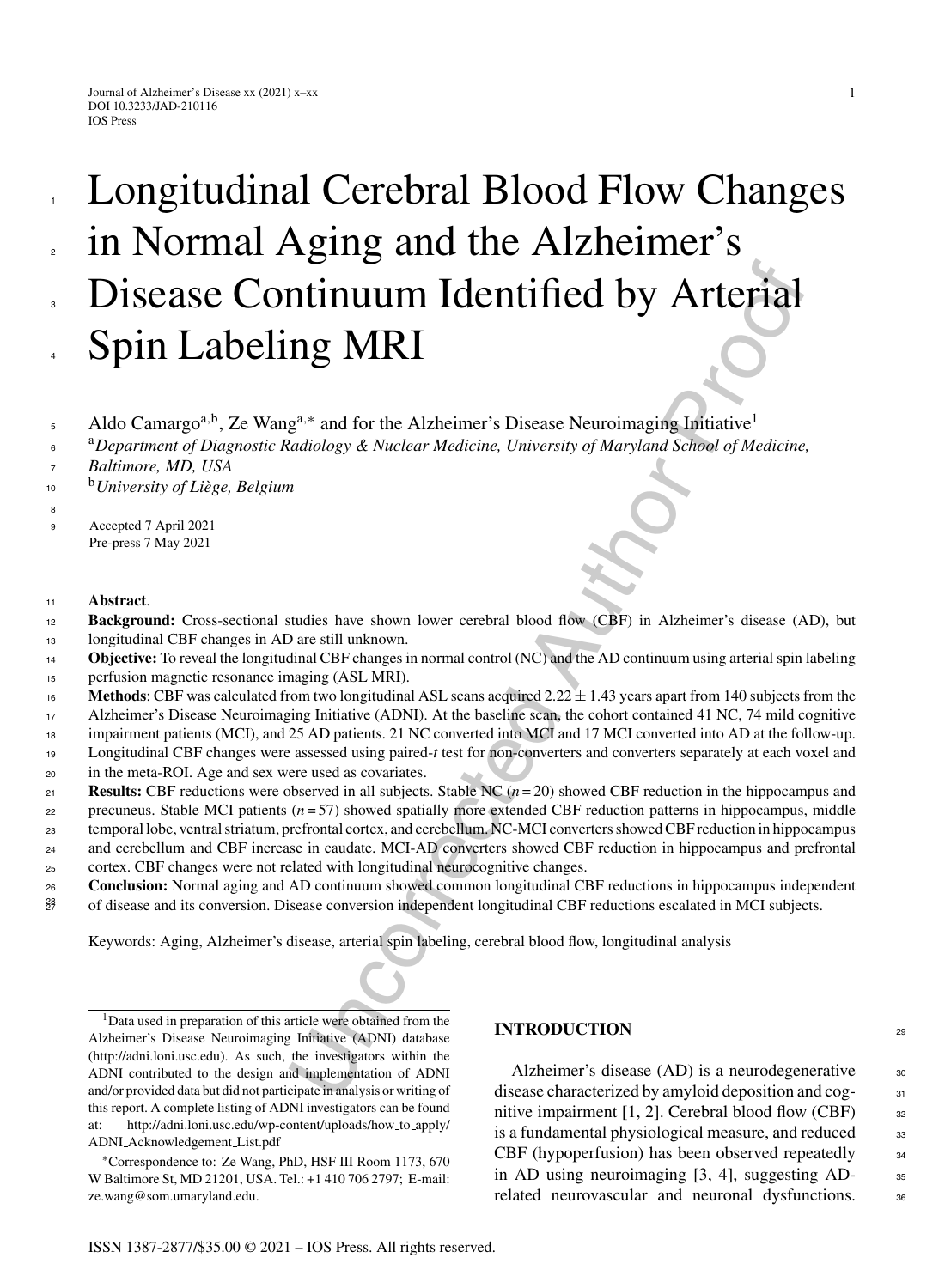Hypoperfusion may even represent a major cause of AD pathology and subsequent cognitive decline [5]. Arterial spin labeling (ASL) perfusion magnetic reso- nance imaging (MRI) is a non-invasive technique for 41 quantifying CBF without using exogenous tracers [6, 42 7]. It is relatively low-cost and can be repeated many times, therefore its use is highly appealing in longitu- dinal AD studies. ASL hypoperfusion patterns in mild cognitive impairment (MCI) and AD subjects have been reported in [8–12]. While encouraging, most of these findings were based on cross-sectional data, and longitudinal CBF changes in the AD population have not been under-studied. Based on ASL CBF data from a small sample size, Wang reported AD conver- sion and reversion-related CBF decrease and increase [13]. Also based on a small sample size, Staffaroni et al. [14] reported that individuals with MCI who later converted to AD had lower baseline perfusion in the precuneus, middle cingulum, inferior parietal, and middle frontal cortices than non-converters. Exam- ination of changes in longitudinal CBF and their association to disease progression is still lacking in the literature. The purpose of this study is to exam- ine the longitudinal CBF changes in the course of disease progression using the large samples available from Alzheimer's Disease Neuroimaging Initiative (ADNI) [\(http://adni.loni.usc.edu](http://adni.loni.usc.edu)). To the best of our knowledge, this study represents the first of its type published in the literature.

## <sup>66</sup> **MATERIALS AND METHODS**

## <sup>67</sup> *Participants*

 Data used were obtained from the ADNI database. ADNI was launched in 2003 by the National Insti- tute on Aging, the National Institute of Biomedical Imaging and Bioengineering, the Food and Drug Administration (FDA), private pharmaceutical com- panies and non-profit organizations, as a \$60 million, 5-year public private partnership. The primary goal of ADNI has been to test whether serial MRI, positron emission tomography (PET), other biological mark- ers, as well as clinical and neuropsychological assessments can be combined to measure the pro- gression of MCI to early AD. The ADNI 2 (phase 80 2) includes a sub-study of ASL MRI for participants 81 scanned on the Siemens 3T MRI platform (∼1/3 of enrolled subjects). This multi-site study allows for the assessment of ASL MRI sensitivity to disease 84 severity across the spectrum from cognitively nor-mal adults, early and late mild cognitive impairment

| Table 1                                       |
|-----------------------------------------------|
| Demographic characteristics of study subjects |

|                                   | NC             | MCI                                                   | AD               |
|-----------------------------------|----------------|-------------------------------------------------------|------------------|
| Number of<br>subjects             | 41             | 74                                                    | 25               |
| Age $(y)$                         | $72.9 \pm 6.9$ | $70.5 \pm 7.0$                                        | $72 + 6.38$      |
| Age range $(y)$                   | $60 - 85$      | $56 - 85$                                             | $61 - 82$        |
| Female:Male                       | 25:16          | $43:31**$                                             | $15:10**$        |
| Years of education<br>(SD)        | $16.4 \pm 2.3$ | $16.4 \pm 2.8$                                        | $16.4 + 3.1$     |
| mean GM CBF<br>$m1/100$ g/min $)$ |                | $53.35 \pm 17.36$ $52.64 \pm 15.37$ $45.13 \pm 13.30$ |                  |
| <b>MMSE</b>                       |                | $27.10 \pm 7.76$ $25.85 \pm 7.95$                     | $23.56 \pm 5.77$ |
|                                   |                |                                                       |                  |

∗∗means significantly different from controls.

(EMCI, LMCI), and mild AD. For up-to-date 86 information, see http://www.adni-info.org. Subjects 87 recruited in ADNI GO and ADNI II with MPRAGE 88 and ASL-MRI images were included and the cohort 89 included in this study contains 41 normal controls (NC); age:  $72.9 \pm 6.9$  years (mean  $\pm$  standard deviation), 74 MCI patients, age:  $70.5 \pm 7.0$  years, and 25 92 AD patients, age:  $72.0 \pm 6.38$  years. More detail of 93 the demographic information can be found in Table 1.  $\qquad \qquad$ 94

# *Image acquisition*

uy appearing non-<br>
Ferminishing Formula Familie Familie Familie Familie Formula Max of education 16.4+2.3 16.4<br>
and AD subjects have on the CBD<br>
in the encouraging, most mean GM CBF 33.35+17.36 25.64+18.37 48.13<br>
in the D Both high-resolution structural MRI data and ASL- 96 MRI data were downloaded. The structural images 97 were acquired using a 3D MPRAGE T1-weighted 98 sequence with the following parameters: TR/TE/ 99  $TI = 2300/2.98/900$  ms, 176 sagittal slices, within 100 plane  $FOV = 256 \times 240$  mm<sup>2</sup>, voxel size =  $1.1 \times 101$  $1.1 \times 1.2$  mm<sup>3</sup>, flip angle = 9°, bandwidth = 240 Hz/ 102 pix. ASL data were acquired using the Siemens 103 product 2D PICORE sequence, which is a pulsed 104 ASL sequence using the Q2TIPs technique for defining the spin bolus  $[15]$ . The acquisition parameters  $106$ were  $TR/TE = 3400/12$  ms,  $T11/TI2 = 700/1900$  ms, 107  $FOV = 256$  mm, 24 sequential 4 mm thick slices with  $108$ a  $25\%$  gap between the adjacent slices, partial Fourier  $108$  $factor = 6/8$ , bandwidth = 2368 Hz/pix, and imaging  $110$ matrix =  $64 \times 64$ . 111

## *ASL data processing* 112

Similar to our previous study  $[10]$ , a SPM12 113 (http://www.fil.ion.ucl.ac.uk/spm) based toolbox, <sup>114</sup> ASLtbx  $[16, 17]$  was used for preprocessing all  $115$ MR images. The steps for processing ASL images 116 include motion correction [17], temporal denoising, spatial smoothing, CBF quantification, outlier 118 cleaning [18], partial volume correction, and spatial registration to the Montreal Neurology Institute 120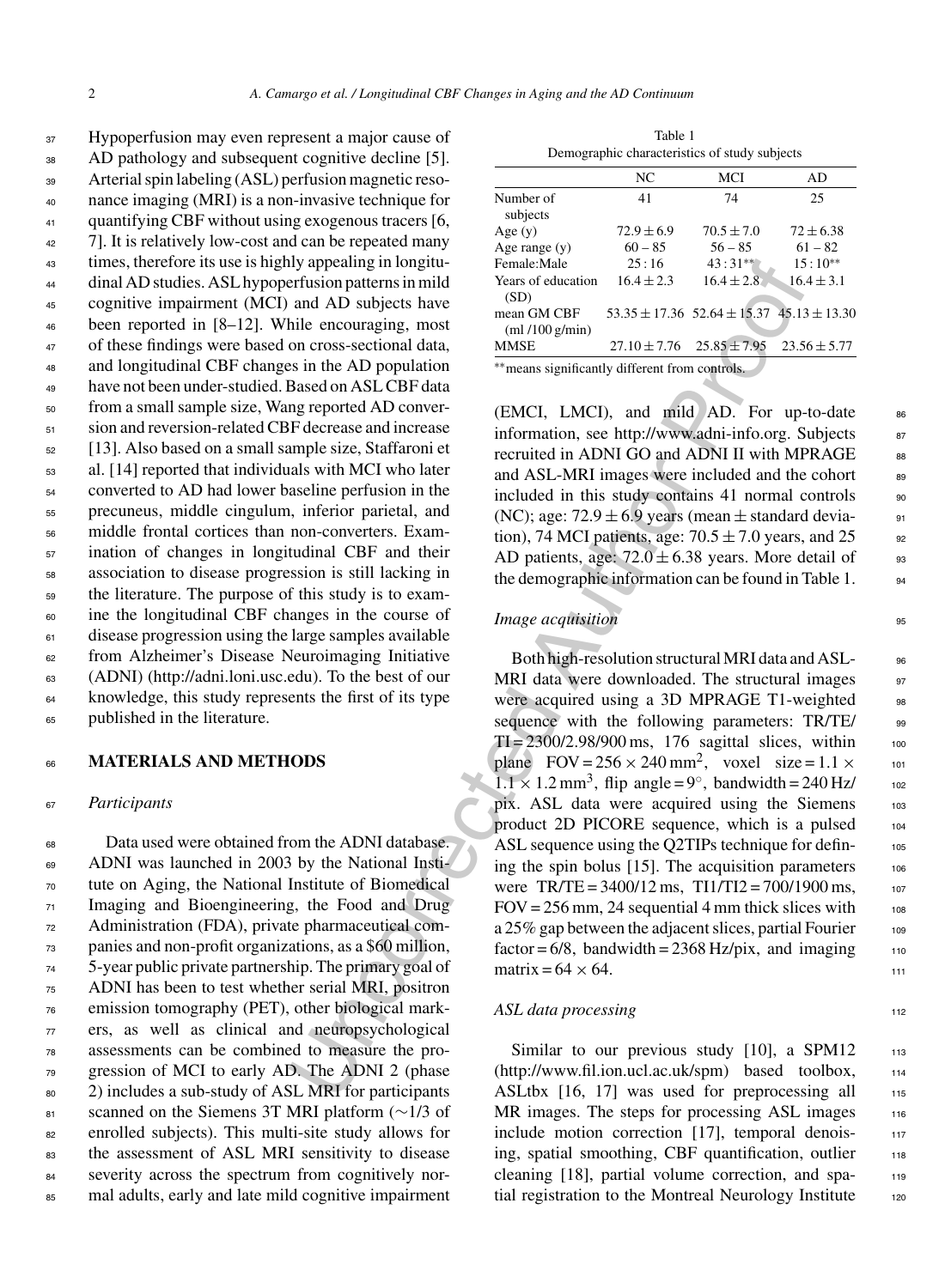(MNI) standard brain space. Temporal filtering was achieved by using a high-pass Butterworth filter (cutoff frequency = 0.01Hz) and temporal nuisance cleaning. Temporal nuisances including head motion time courses (3 translations and 3 rotations), and the cerebrospinal fluid (CSF) mean signal time course were regressed out from ASL image series at each voxel. CSF mask was defined during the T1-weighted structural image segmentation. Spatial smoothing was performed with an isotropic Gaussian kernel 131 with a full-width-at-half-maximum of 6 mm. The pre- processed ASL label and control image pairs were then successively subtracted, and the control-label difference was converted into a quantitative CBF value using the one-compartment model included in ASLtbx. The detailed model parameters can be found in other references [19]. Quality assurance measures consisted of three different methods: 1) using the method proposed in [20], 2) subjects with CBF map-<sub>140</sub> ping out of the range of mean CBF  $\pm$  3<sup>\*</sup> std were rejected. 20 AD patients' CBF maps were rejected; and 3) three manual checks of the registration CBF <sup>143</sup> images to the MNI space. The mean ASL image was registered to the high resolution structural T1 images 145 using SPM 12. The corresponding registration trans- form was used to register the CBF maps into the structural MRI

 Structural images were segmented into grey mat-149 ter (GM), white matter (WM), and CSF using the segmentation tool provided in SPM12. These images were projected into the native ASL image space based on the registration correspondence between the mean ASL control image and the structural image; and they were subsequently used for extracting the CBF signals for temporal denoising and partial volume correction. The Diffeomorphic Anatomical Registra- tion Through Exponential Lie Algebra (DARTEL) routine [19] implemented in SPM12 was used to gen- erate a local template for all subjects based on their segmented GM and WM probability maps. The local template was registered into the MNI standard space using a linear affine transformation. With these two transformations, each individual subject's brain was mapped into the MNI space. The slice-wise adap- tive outlier cleaning algorithm [17] was applied to the resulting CBF time series. Partial volume effect (PVE) correction was performed at each voxel in the GM using a previously described approach. The PVE corrected CBF map was then registered into the structural image space using the same regis-171 tration transformation from the mean ASL control image to the structural image described above. The

meta-region-of-interest (meta-ROI) identified by 173 Landau et al.  $[21]$  was used to extract mean CBF in  $174$ the temporal parietal regions which have been shown  $175$ to be sensitive to AD-related CBF changes  $[10, 22]$ . 176

#### **Statistical analysis** 177

Table 1 shows the demographic information, 178 whereby the group differences were determined by 179  $\chi^2$  for sex and two sample *t*-tests for continuous variables. The values are shown in the form <sup>181</sup> of mean  $\pm$  SD. Only sex was significantly different 182 between the patients and NC. Additionally, Pear-<br>183 son correlation was computed between the change 184 of meta-ROI and the change of Mini-Mental State 185 Examination (MMSE) (This score was selected based  $186$ on the closest in date to the date of acquisition for the 187 ASL-MRI images.)

L mage senes at each complete hand more streak at each on Spatial moothing the T1-weighted Table 1 shows the demographic information on Spatial smoothing whereby the group differences were determinion of form. The pre-<br>to Subjects were classified into two categories based 189 on their disease diagnosis results at each time scan 190 timepoint using the clinical assessment data obtained 191 at the date close to the image data acquisition date:  $1$ ) 192 non-converters: subjects who did not have a change 193 in diagnosis across all sessions (i.e., NC to NC, MCI 194 to MCI, AD to AD), 2) converters: subjects whose 195 diagnosis progressed beyond their baseline diagno-<br>196 sis (i.e., NC to MCI, or MCI to AD). Since only  $5 \qquad \qquad$ 197 AD subjects remained after ASL CBF image quality 198 check, we did not run statistical analysis for the AD to 199 AD subgroup. Paired-*t* test as implemented in SPM12 200 was used to assess the longitudinal CBF difference 201 at the two scan dates at each voxel and for each <sup>202</sup> subgroup separately. Sex, age, and education were 203 included as covariates. A voxelwise statistical sig- <sup>204</sup> nificance threshold was set to  $p < 0.001$ . The Monte 205 Carlo simulation-based cluster size estimation was 206 used for correcting the multiple comparisons  $[23]$ . 207 For visualization, BSPVIEW [24] was used. 208

Mean meta-ROI CBF was extracted and compared 209 across time for each group of subjects. Neurocog- <sup>210</sup> nitive decline was assessed by MMSE, working 211 memory (the LIMMTOTAL (LIMM) and LDELTO-<br>212 TAL (LDEL) score), and daily function measure (the 213 Functional Assessment Questionnaire (FAQ)). Lon- <sup>214</sup> gitudinal neurocognitive decline was examined with <sup>215</sup> paired *t*-test for each group separately. Correlations 216 between the longitudinal meta-ROI CBF change and 217 the longitudinal neurocognitive score changes were 218 calculated using Pearson correlation analysis. Sex 219 and time difference between the two assessments was 220 included as nuisance. Because hippocampus is piv-<br>221 otal to memory and has been frequently implicated 222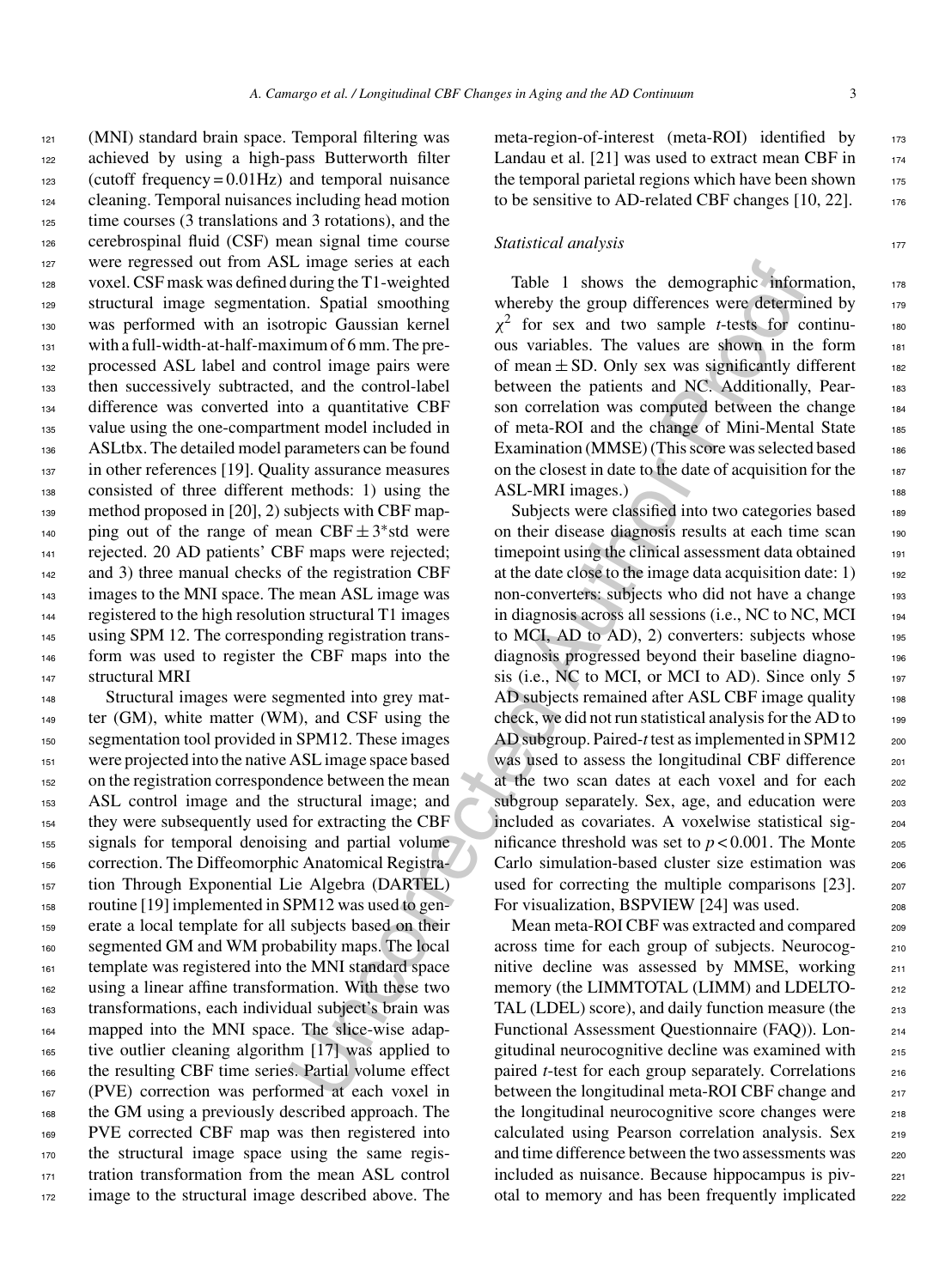in AD, we repeated the above analyses for the bilat- eral hippocampus mean CBF. The hippocampus was defined by the Wakeforest PickAtlas [25] and cov- ers the entire hippocampus while the meta-ROI only contains a small sphere in the hippocampus.

<sup>228</sup> **RESULTS**

### <sup>229</sup> *Longitudinal CBF changes in non-converters*

 Figure 1 shows the voxelwise longitudinal CBF 231 difference for both stable NC and stable MCI patients. 20 stable NC subjects had two ASL scans within 233 2.45  $\pm$  1.50 years. Figure 1A shows the significant CBF changes in the stable NC. The threshold was  $t > 3.57$  at a  $p < 0.001$  and a cluster size  $> 57$ . CBF reduction was found in the right and left hippocampus and left fusiform gyrus. Furthermore, the meta-ROI CBF computed for this group was 52.4 ml/100 g/min and 51.86 ml ml/100 g/min in the first and last ses-sions, respectively.

 Time difference between the two ASL scans <sup>242</sup> for the 57 stable MCI patients was  $2.18 \pm 1.43$  years. Figure 1B shows their significant longitudinal CBF changes. The voxel-wise statistical significance 245 threshold was  $t > 3.24$  at a  $p < 0.001$ . The cluster size threshold was 57. Significant CBF reduction was found in left and right hippocampus, left and right cerebellum, basal ganglia, and left fusiform gyrus. The meta-ROI CBF for this group had a mean of 53.35 ml ml/100 g/min and 51.20 ml/100 g/min in the first and last sessions, respectively.

<sup>252</sup> *Longitudinal CBF changes in converters*

 Figure 2 shows the voxelwise longitudinal CBF difference for the converters: NC to MCI and MCI to AD. 21 NC to MCI converters had two ASL <sup>256</sup> scans within  $3.00 \pm 1.18$  years. Figure 2A shows the significant longitudinal CBF changes in the NC to MCI converters at the statistical significance level of  $t > 3.55$  at a  $p < 0.001$  and a cluster size  $> 57$ . A reduction of CBF was found in the left and right hip- pocampus, right cerebellum, and an increase of CBF was found in the right putamen and right caudate nucleus. The meta-ROI CBF for this group showed a mean of 56.84 ml/100 g/min and 54.80 ml/100 g/min in the first and last sessions, respectively. No signifi- $_{266}$  cant difference was observed ( $p = 0.42$ ).

267 17 MCI to AD converters had two ASL MRI scans <sup>268</sup> within  $1.71 \pm 1.26$  years. Figure 2B shows the longi-<sup>269</sup> tudinal CBF changes defined by a statistical threshold of *t* > 3.6861 at a *p* < 0.001 and a cluster size > 57. <sup>270</sup> Longitudinal CBF reduction was found in the right  $271$ hippocampus and right superior orbital gyrus.  $272$ 

Table 2 lists the mean CBF of the meta-ROI for  $273$ each subgroup at both baseline and the follow-up 274 time. Table 3 lists the mean CBF of bilateral hippocampus for each subgroup at both baseline and <sup>276</sup> the follow-up. Hippocampus ROI was defined by the  $277$ PickAtlas. Longitudinal CBF reduction in the stable MCI patients was statistically significant in both 279 meta-ROI and the hippocampus ROI, resulted in a 280 significant longitudinal CBF reduction in both ROIs 281 in the entire group.

Stable NC (NC-NC) showed significant longitudi-<br>283 nal memory decline as measured by LIMM  $(p=0.04)$  284 and LDEL  $(p = 0.003)$ . Stable MCI patients showed  $285$ significant memory decline (LIMM,  $p = 0.02$ ; LDEL, 286  $p = 0.0002$ ) and significant daily function impairment 287 as measured by FAQ  $(p = 0.0005)$ . NC-MCI converters showed significant longitudinal memory decline 289 (LIMM,  $p = 0.05$ ). MCI-AD converters showed significant memory decline (LDEL,  $p = 1.4e-6$ ) and FAQ  $_{291}$ decline  $(p = 0.001)$ . Longitudinal CBF changes were 292 not related to longitudinal neuro-cognitive decline in 293 any group  $(p > 0.1)$ .

# **DISCUSSION** <sup>295</sup>

1 non-converters<br>
(accessored auto-up. Hippocampus ROI was defined<br>
interaction in the left scheme end state and the Hippocampus ROI was defined<br>
into the Dick Alta Longitudinal CBF reduction in the<br>
wise longitudinal CBF We examined longitudinal CBF changes in normal 296 aging, and patients in the AD continuum. In subjects without disease progression (non-converters), <sup>298</sup> statistically significant longitudinal CBF reduction 299 was observed in the hippocampus and cerebellum in 300 both stable NC and MCI subjects. In subjects with 301 disease status change at the second timepoint (con-<br>302 verters), CBF reduction was found in the left and 303 right hippocampus and right cerebellum in NC sub-<br>304 jects who converted to MCI. MCI to AD converters 305 showed CBF reduction in the right hippocampus and  $306$ in the right superior orbital gyrus. No significant longitudinal changes were observed in the mean GM 308  $CBF$  and the meta-ROI mean CBF in all populations.  $309$ Change of mean GM CBF or meta-ROI CBF was not 310 significantly related to the change of neurocognitive  $311$ changes as measured by MMSE, working memory 312 indices, and FAQ. 313

> Cross-sectional studies [26] have suggested lon- <sup>314</sup> gitudinal CBF reductions occur in aging and AD.  $315$ Our data provide direct evidence of the longitudinal <sup>316</sup> CBF changes in hippocampus in both healthy elderly  $317$ and AD patients with or without disease progression. 318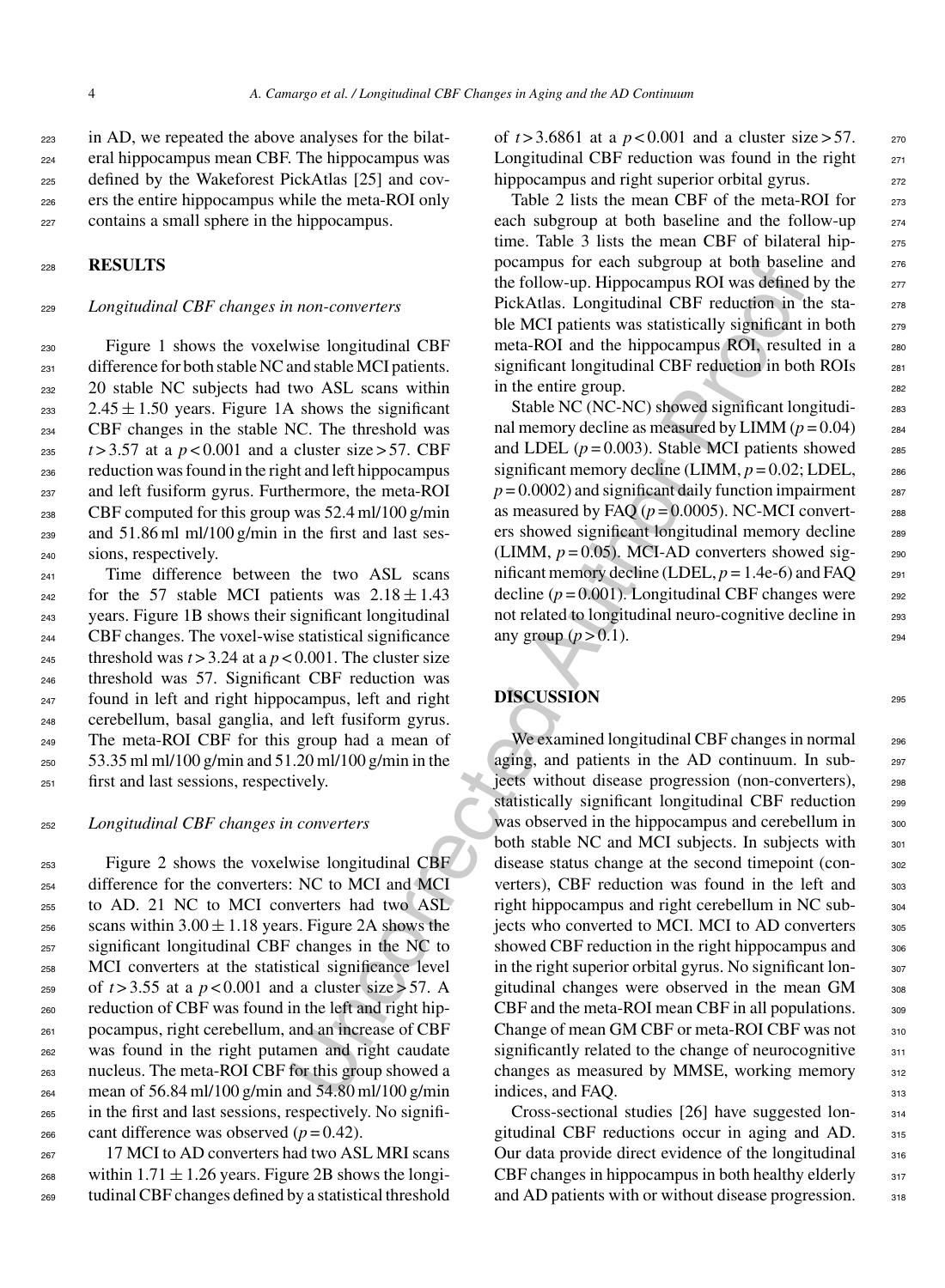

Fig. 1. Voxel-wise statistical analysis results of the within-subject CBF changes in patients with no change of disease status at both assessed time points. CBF changes were marked with the red clusters. Panel A is the longitudinal CBF reductions in the 20 non-converter NC subjects; significant CBF reduction was found in the left and right hippocampus and left fusiform gyrus. Panel B shows the longitudinal CBF reductions in the 57 non-converter MCI patients; significant reduction of CBF was found on left and right hippocampus, left and right cerebellum, basal ganglia, and left fusiform gyrus. The number underneath each image slice indicate the slice location in the MNI standard brain space.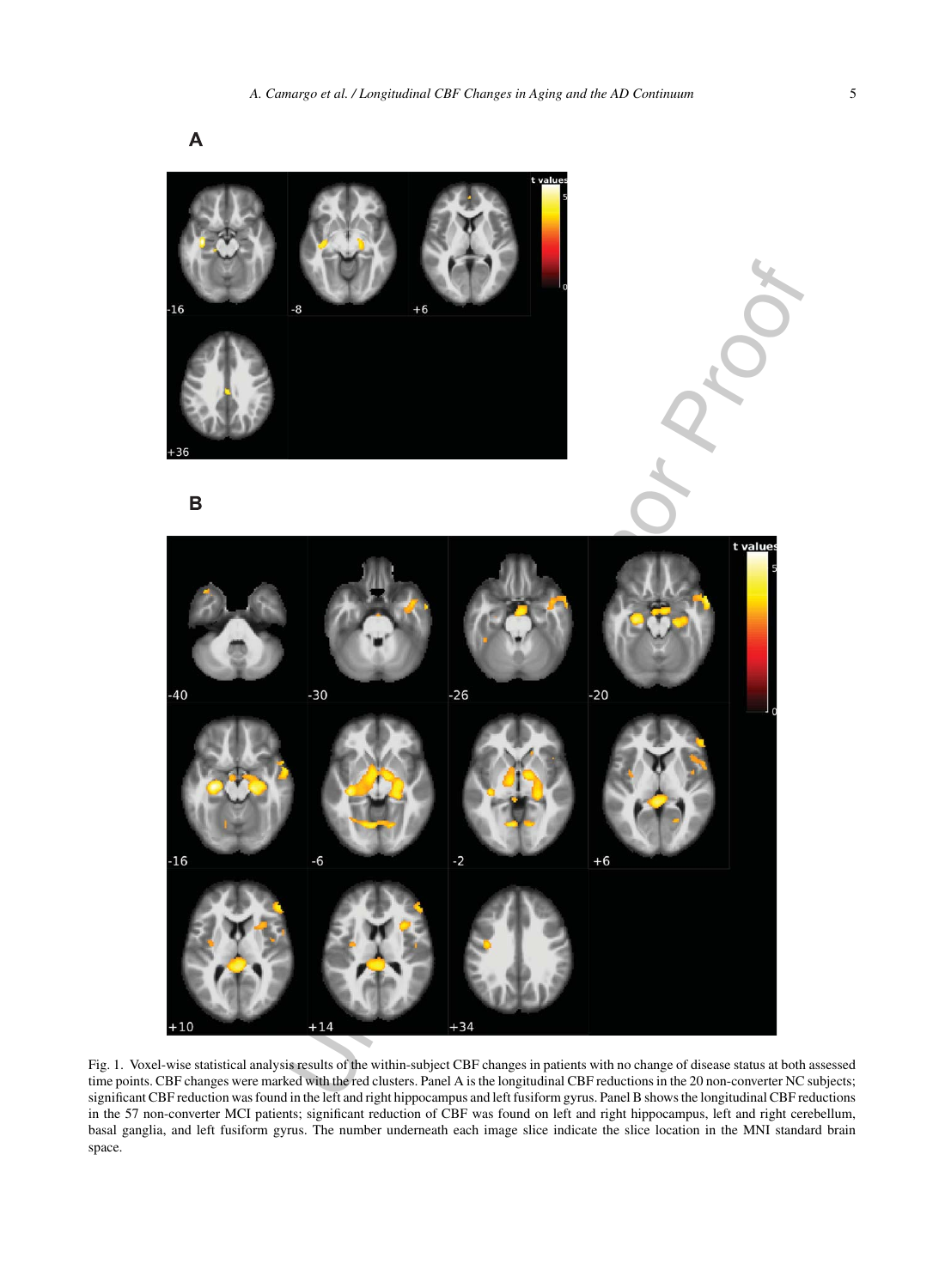

Fig. 2. Voxel-wise statistical analysis results for the converter groups. Panel A shows the CBF change patterns in the 21 NC to MCI converters; significant reduction of the CBF was found on the left and right hippocampus, right cerebellum, and an increase in CBF in the right putamen and right caudate nucleus. Panel B shows the CBF change patterns for 17 MCI to AD converters; significant CBF reduction was found in the right hippocampus and right superior orbital gyrus. The number underneath each image slice indicate the slice location in the MNI standard brain space.

| Table 2                                                |
|--------------------------------------------------------|
| Meta-ROI CBF in the baseline and the second time point |

| p    |
|------|
|      |
| 0.69 |
| 0.19 |
| 0.42 |
| 0.55 |
| 0.10 |
|      |

Values were shown in the format of mean and standard deviation in the parenthesis. CBF is in the unit of ml/100 g/min. N represents the number of subjects in each group after the remove of outliers.

| Table 3                                                   |
|-----------------------------------------------------------|
| Hippocampal CBF in the baseline and the second time point |

| Group        |     | N CBF at baseline CBF at second<br>$m!/100$ g/min) | time point      | р                       |
|--------------|-----|----------------------------------------------------|-----------------|-------------------------|
|              |     |                                                    | $m!/100$ g/min) |                         |
| NC to NC     | 20  | 41.83 (10.54)                                      | 40.19 (12.38)   | 0.34                    |
| MCI to MCI   | .57 | 41.63 (9.04)                                       | 37.11 (9.84)    | $0.0002*$               |
| NC to MCI    | 21  | 44.59 (12.15)                                      | 38.51 (8.02)    | 0.06                    |
| MCI to AD    | 17  | 39.09 (7.14)                                       | 37.54 (10.19)   | 0.38                    |
| All Subjects | 115 | 41.83 (9.71)                                       | 37.97 (10.02)   | $2.48 \times 10^{-5**}$ |

∗indicates *p* < 0.05. Values were shown in the format of mean and standard deviation in the parenthesis. CBF is in the unit of ml/100 g/min. N represents the number of subjects in each group after the remove of outliers.

319 The hippocampus is a pivotal region for both aging and AD as it is the major region involved in episodic memory. Hippocampal CBF reduction overserved in both non-converters and converters suggests a disease independent hippocampal function decline during

34<br>
Sessills for the converter groups. Panel A shows the CBF change patterns in the 21 NC to MCI contours that can digital high this<br>photomeons the CBF change patterns (if  $Y$  MCI to AD converters, significant GBF relatio the progressive aging process. Cross-sectional stud- 324 ies have suggested larger longitudinal hippocampal 325 CBF reductions in the AD continuum than in normal  $326$ aging  $[4, 10]$ , in line with the hallmark fast memory  $327$ decline in AD. One reason for missing the disease 328 related longitudinal CBF could be the limited sample size in the converter groups. In the current study,  $330$ the stable MCI group had the largest sample size and 331 their longitudinal CBF reduction patterns appeared 332 to be the largest among all four groups. Another rea-<br>333 son could be the symptom progression heterogeneity.  $334$ Even for the "stabilized" NC and MCI patients, we  $335$ still found significant memory decline and daily func-<br>336 tion decline at the second scan time. In other words,  $337$ some of the nonconverter NC and MCI might be 338 better grouped into converters or early converters as 339 also suggested by the AD subtyping concept  $[27]$ .  $\frac{340}{240}$ In addition to the hippocampus, aging-related CBF  $_{341}$ reduction (the time effect) was demonstrated in both 342 normal elderly and MCI in other regions, includ-<br>343 ing the medial prefrontal cortex, cingulate cortex,  $344$ and ventral striatum. The medial prefrontal cortex 345 and cingulate are involved in memory and decision  $_{346}$ making [28]. Reduction of CBF, seen over time, 347 in the medial prefrontal cortex may be related to  $_{348}$ aging-related memory and decision making decay. 349 Hypoperfusion in cingulate was consistent with an 350 early SPECT imaging study  $[29]$ , where cingulate  $351$ hypoperfusion was found to be predictive of AD. 352 Cingulate is involved in self-referencing  $[30]$ , which  $353$ is related to memory. Hypoperfusion in cingulate 354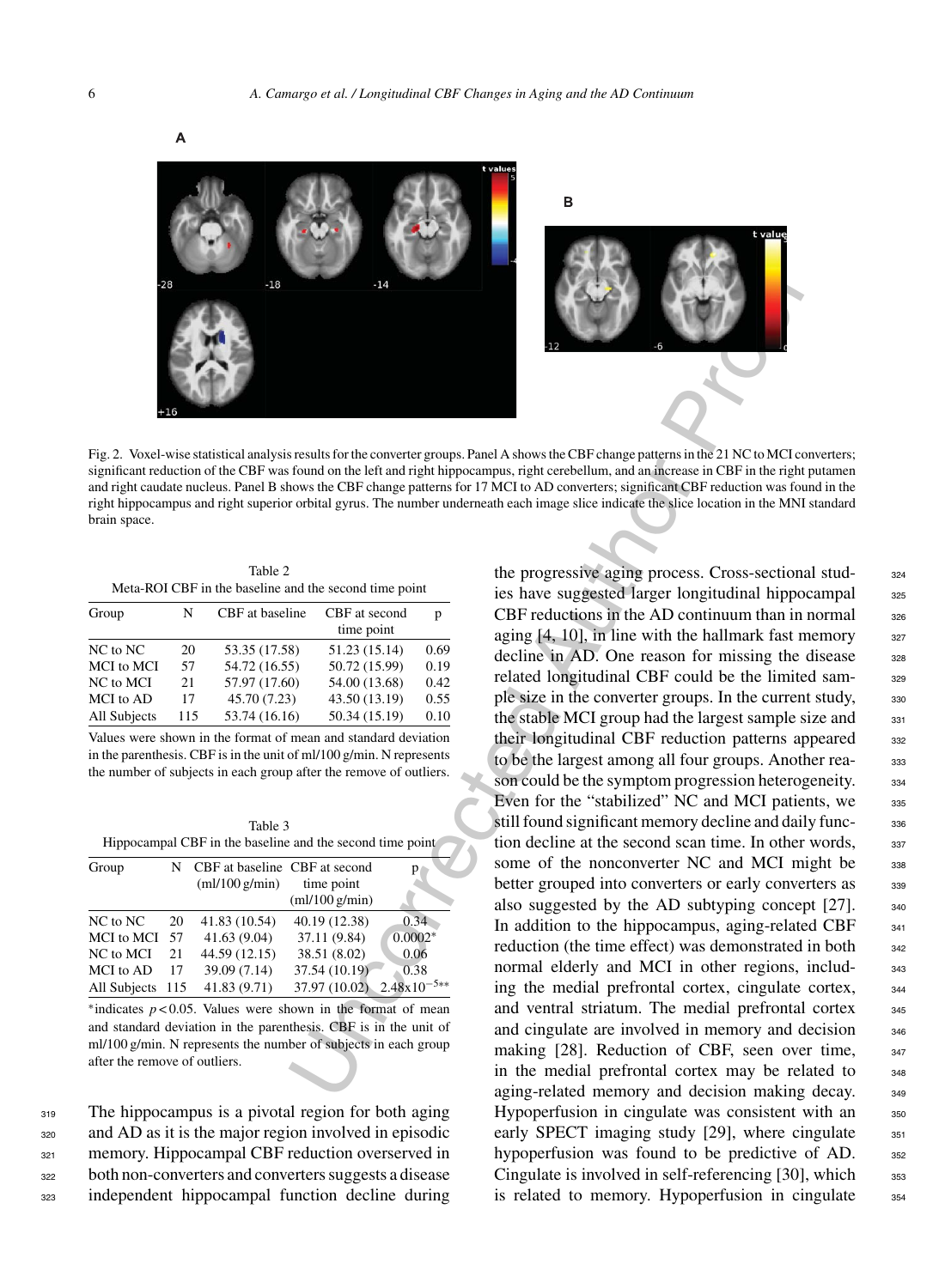cortex in aging and MCI may indicate impairments of self-referencing function. The "stable" MCI group showed longitudinal hypoperfusion in ventral stria- tum, indicating an impairment of reward information processing and motor function in MCI since ventral striatum is pivotal to those brain functions and has been reported to be affected in aging and AD [31, 32, 33].

 Hypoperfusion was observed in the lateral stria- tum in the putamen and temporal cortex after patients converted to MCI from normal aging. However, this pattern was diminished in the MCI to AD conversion group. While we do not know the exact reason for this discrepancy, one reason may be the small num- ber of patients included in the MCI to AD conversion group. Disease severity-related CBF reduction in the 371 parietal cortex, precuneus, and temporal cortex was 372 reported in a previous ADNI ASL study [10]. In our current study, we did not find a hypoperfusion pattern in the parietal cortex and precuneus. Future studies are needed to investigate this discrepancy.

 No significant correlation was found between the 377 longitudinal CBF change and the longitudinal neu- rocognitive decline in either the nonconverters or the converters. While this result may suggest a non-linear relationship between the longitudinal CBF change and the longitudinal neurocognitive changes, it may also be caused by the large population heterogeneity as we mentioned above and the relatively low signal- to-noise-ratio of the PASL sequence used in ADNI II ASL data acquisitions.

 Hypoperfusion patterns in MCI and AD detected 387 by ASL CBF have been shown to be comparable to hypo-metabolism patterns detected by PET-FDG [22, 34, 35]. Cerebral metabolism rate of glucose (CMR- glu) measured by PET has been long postulated to progressively decline as the disease progresses [36]. A future important study could be assessing the lon- gitudinal CMRglu decline in the same groups as included in this paper or combining ASL CBF and PET-FDG CMRglu for better delineating the longi-tudinal brain versus behavioral relationship.

 Several limitations have been discussed above, including the relatively small sample size in three of the four groups, the relatively low signal-to-noise- ratio of the ADNI PASL data, and the neurocognitive progression inheterogeneity in each group. Larger sample size may be available when more ADNI data will be released. High quality ASL data are available from ADNI phase III study but there were few sub- jects who had converted from NC to MCI or from MCI to AD by the time we performed this study.

in aging and AD [31, twe decline [37, 38, 39, 40). Another [10m]<br>
we muchar carries the inclusion at the lateral strain the lateral strain the lateral strain the lateral strain the lateral strain and the follow-up scan. T Group subtyping is possible when larger cohort is available. This study was also limited in terms of lack of AD pathology analysis. We did not include lon- <sup>409</sup> gitudinal AD pathological data as few subjects had <sup>410</sup> the data at both time points and AD pathology may not be sensitive to detect longitudinal neurocogni- <sup>412</sup> tive decline  $[37, 38, 39, 40]$ . Another limitation is  $413$ the unclear caffeine intake information at both the baseline scan and the follow-up scan. The ADNI 415 patient enrollment excluded the use of antihypertensive agents and benzodiazepines but it is unclear for whether caffeine intake was controlled at each imag-<br>418 ing date. Previous studies have shown that caffeine can cause transient acute CBF reductions  $[41, 42]$ . It  $420$ is possible that part of the longitudinal CBF reduction might be contributed by caffeine intake difference between the two timepoints.

## **CONCLUSION** <sup>424</sup>

Using ADNI longitudinal ASL data, we found 425 consistent longitudinal CBF reduction in the hip- <sup>426</sup> pocampus in normal aging and in the progression of AD. Also, striatal CBF changes were found in the progression of NC to MCI, suggesting this is a sign of early disease progression and may be used as an additional biomarker for early disease detection. 431

# **ACKNOWLEDGMENTS** <sup>432</sup>

This work was supported by NIH/NIA Grant 433 R01AG060054. Data collection and sharing for this 434 project was funded by the Alzheimer's Disease Neu-<br>435 roimaging Initiative (ADNI) (National Institutes of 436 Health Grant U01 AG024904) and DOD ADNI 437 (Department of Defense award number W81XWH- <sup>438</sup>  $12-2-0012$ ).

ADNI is funded by the National Institute on Aging, the National Institute of Biomedical Imaging and Bioengineering, and through generous contributions from the following: AbbVie, Alzheimer's Asso- <sup>443</sup> ciation; Alzheimer's Drug Discovery Foundation; <sup>444</sup> Araclon Biotech; BioClinica, Inc.; Biogen; Bristol- <sup>445</sup> Myers Squibb Company; CereSpir, Inc.; Cogstate; 446 Eisai Inc.; Elan Pharmaceuticals, Inc.; Eli Lilly and Company; EuroImmun; F. Hoffmann-La Roche Ltd <sup>448</sup> and its affiliated company Genentech, Inc.; Fujire- 449 bio; GE Healthcare; IXICO Ltd.; Janssen Alzheimer 450 Immunotherapy Research & Development, LLC.; 451 Johnson & Johnson Pharmaceutical Research & 452 Development LLC.; Lumosity; Lundbeck; Merck 453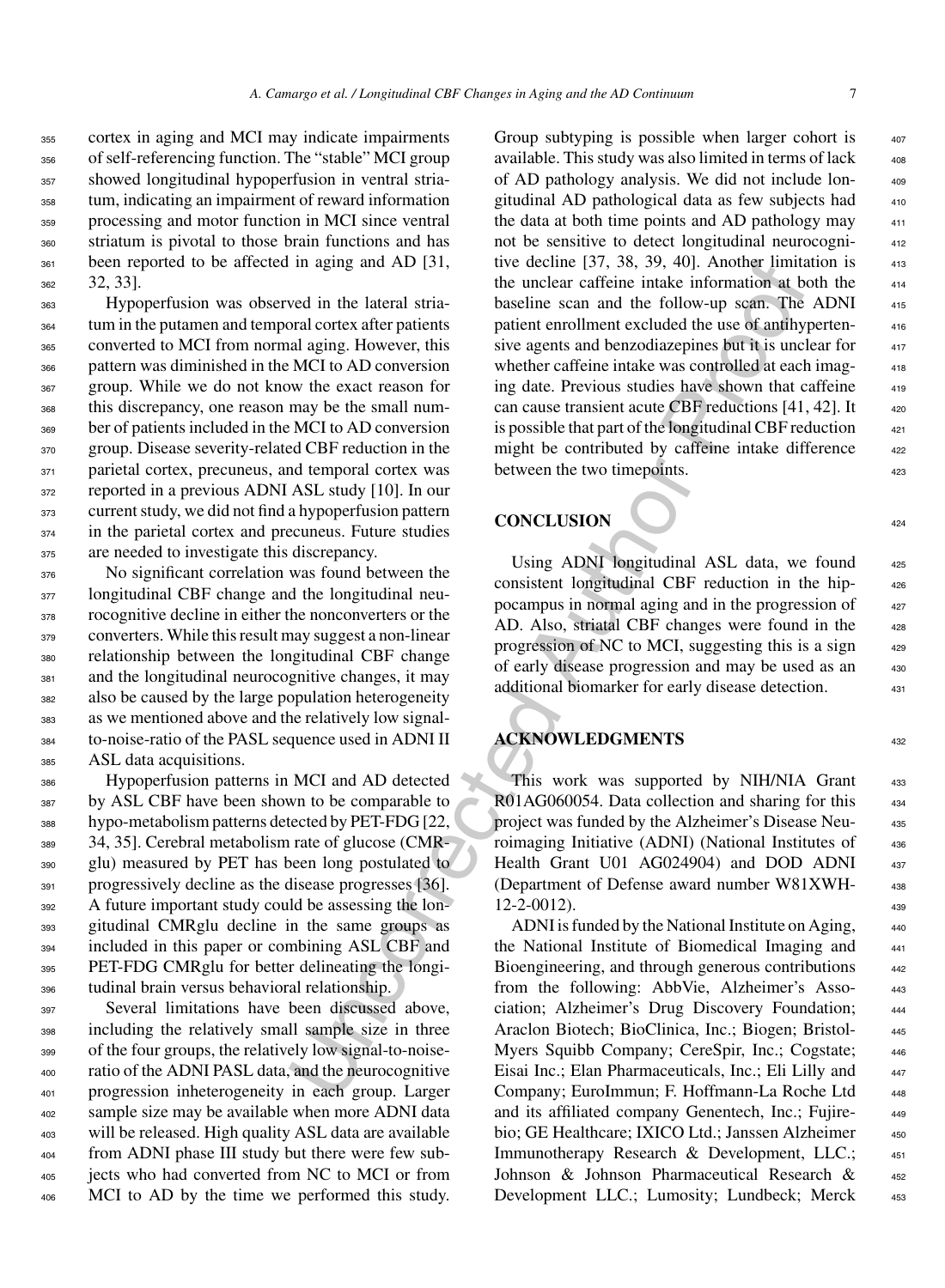dia. Privite secto[r](https://www.j-alz.com/manuscript-disclosures/21-0116r1) controls in the Uncorrected Authority period (of the Uncorrected Authority (Fig. 1). However, the Case Methanney Mathemater Schemer Street (http://www.frih.org). Alexandro Properties Case 14/abineme St & Co., Inc.; Meso Scale Diagnostics, LLC.; Neu- roRx Research; Neurotrack Technologies; Novartis Pharmaceuticals Corporation; Pfizer Inc.; Piramal Imaging; Servier; Takeda Pharmaceutical Company; and Transition Therapeutics. The Canadian Institutes of Health Research is providing funds to support ADNI clinical sites in Canada. Private sector con- tributions are facilitated by the Foundation for the National Institutes of Health (http://www.fnih.org). The grantee organization is the Northern Califor- nia Institute for Research and Education, and the study is coordinated by the Alzheimer's Therapeu- tic Research Institute at the University of Southern California. ADNI data are disseminated by the Labo- ratory for Neuroimaging at the University of Southern California.

<sup>470</sup> Authors' disclosures available online (https:// <sup>471</sup> www.j-alz.com/manuscript-disclosures/21-0116r1).

#### <sup>472</sup> **REFERENCES**

- <sup>473</sup> [1] Sperling RA, Aisen PS, Beckett LA, Bennett DA, Craft <sup>474</sup> S, Fagan AM, Iwatsubo T, Jack CR Jr, Kaye J, Montine <sup>475</sup> TJ, Park DC, Reiman EM, Rowe CC, Siemers E, Stern Y, <sup>476</sup> Yaffe K, Carrillo MC, Thies B, Morrison-Bogorad M, Wag-<sup>477</sup> ster MV, Phelps CH (2011) Toward defining the preclinical <sup>478</sup> stages of Alzheimer's disease: recommendations from the <sup>479</sup> National Institute on Aging-Alzheimer's Association work-<sup>480</sup> groups on diagnostic guidelines for Alzheimer's disease. <sup>481</sup> *Alzheimers Dement* **7**, 280-292.
- <sup>482</sup> [2] Jack CR Jr, Bennett DA, Blennow K, Carrillo MC, Dunn B, <sup>483</sup> Haeberlein SB, Holtzman DM, Jagust W, Jessen F, Karlaw-<sup>484</sup> ish J, Liu E, Molinuevo JL, Montine T, Phelps C, Rankin KP, <sup>485</sup> Rowe CC, Scheltens P, Siemers E, Snyder HM, Sperling R; <sup>486</sup> Contributors (2018) NIA-AA Research Framework: Toward <sup>487</sup> a biological definition of Alzheimer's disease. *Alzheimers* <sup>488</sup> *Dement* **14**, 535-562.
- <sup>489</sup> [3] Alsop DC, Detre JA, Grossman M (2000) Assessment of <sup>490</sup> cerebral blood flow in Alzheimer's disease by spin-labeled <sup>491</sup> magnetic resonance imaging. *Ann Neurol* **47**, 93-100.
- <sup>492</sup> [4] Wolk DA, Detre JA (2012) Arterial spin labeling MRI: an <sup>493</sup> emerging biomarker for Alzheimer's disease and other neu-<sup>494</sup> rodegenerative conditions. *Curr Opin Neurol* **25**, 421-428.
- <sup>495</sup> [5] Zlokovic BV, Deane R, Sallstrom J, Chow N, Miano JM <sup>496</sup> (2005) Neurovascular pathways and Alzheimer amyloid <sup>497</sup> beta-peptide. *Brain Pathol* **15**, 78-83.
- <sup>498</sup> [6] Williams DS, Detre JA, Leigh JS, Koretsky AP (1992) Mag-<sup>499</sup> netic resonance imaging of perfusion using spin inversion of <sup>500</sup> arterial water. *Proc Natl Acad SciUSA* **89**, 212-216. Erra-<sup>501</sup> tum in: Proc Natl Acad SciUSA 1992 May 1;89(9):4220.
- <sup>502</sup> [7] Detre JA, Leigh JS, Williams DS, Koretsky AP (1992) Per-<sup>503</sup> fusion imaging. *Magn Reson Med* **23**, 37-45.
- <sup>504</sup> [8] Du AT, Jahng GH, Hayasaka S, Kramer JH, Rosen HJ, <sup>505</sup> Gorno-Tempini ML, Rankin KP, Miller BL, Weiner MW, <sup>506</sup> Schuff N (2006) Hypoperfusion in frontotemporal demen-<sup>507</sup> tia and Alzheimer disease by arterial spin labeling MRI. <sup>508</sup> *Neurology* **67**, 1215-1220.
- <sup>509</sup> [9] Johnson NA, Jahng GH, Weiner MW, Miller BL, Chui HC, <sup>510</sup> Jagust WJ, Gorno-Tempini ML, Schuff N (2005) Pattern

of cerebral hypoperfusion in Alzheimer disease and mild 511 cognitive impairment measured with arterial spin-labeling 512 MR imaging: initial experience. *Radiology* 234, 851-859. 513

- [10] Wang Z, Das SR, Xie SX, Arnold SE, Detre JA, Wolk DA; 514 Alzheimer's Disease Neuroimaging Initiative (2013) Arte-<br>515 rial spin labeled MRI in prodromal Alzheimer's disease: A 516 multi-site study. *Neuroimage Clin* 2, 630-636. 517
- [11] Zhang Q, Stafford RB, Wang Z, Arnold SE, Wolk DA, 518 Detre JA (2012) Microvascular perfusion based on arterial 519 spin labeled perfusion MRI as a measure of vascular risk in 520 Alzheimer's disease. *J Alzheimers Dis* **32**, 677-687. <sup>521</sup>
- [12] Alexopoulos P, Sorg C, Förschler A, Grimmer T, Skokou M, s22 Wohlschläger A, Perneczky R, Zimmer C, Kurz A, Preibisch s23 C. (2012) Perfusion abnormalities in mild cognitive impair-<br>524 ment and mild dementia in Alzheimer's disease measured 525 by pulsed arterial spin labeling MRI. *Eur Arch Psychiatry* 526 *Clin Neurosci* **262**, 69-77. <sup>527</sup>
- [13] Wang Z (2016) Longitudinal CBF changes predict disease 528 conversion/revision in AD and MCI. *The 22nd Annual Meet-* 529 *ing of the Organization for Human Brain Mapping, Geneva,* 530 *Switzerland*, #1009. 531
- [14] Staffaroni AM, Cobigo Y, Elahi FM, Casaletto KB, Walters 532 SM, Wolf A, Lindbergh CA, Rosen HJ, Kramer JH (2019) A 533 longitudinal characterization of perfusion in the aging brain 534 and associations with cognition and neural structure. *Hum* 535 *Brain Mapp* **40**, 3522-3533. 536
- [15] Luh WM, Wong EC, Bandettini PA, Hyde JS (1999) 537 QUIPSS II with thin-slice TI1 periodic saturation: A method 538 for improving accuracy of quantitative perfusion imaging 539 using pulsed arterial spin labeling. *Magn Reson Med* **41**, <sup>540</sup> 1246–1254. <sup>541</sup>
- [16] Wang Z, Aguirre GK, Rao H, Wang J, Fernández-Seara MA, 542 Childress AR, Detre JA (2008) Empirical optimization of 543 ASL data analysis using an ASL data processing toolbox: 544 ASLtbx. *Magn Reson Imaging* **26**, 261-269. <sup>545</sup>
- [17] Wang Z (2012) Improving cerebral blood flow quantifica-<br>546 tion for arterial spin labeled perfusion MRI by removing 547 residual motion artifacts and global signal fluctuations mag- <sup>548</sup> netic resonance imaging. *Magn Reson Med* 30, 1409-1415. 549
- [18] Li Y, Dolui S, Xie DF, Wang Z; Alzheimer's Disease 550 Neuroimaging Initiative (2018) Priors-guided slice-wise 551 adaptive outlier cleaning for arterial spin labeling perfusion 552 MRI. *J Neurosci Methods* **307**, 248-253. <sup>553</sup>
- [19] Buxton RB, Frank LR, Wong EC, Siewert B, Warach S, 554 Edelman RR (1998) A general kinetic model for quantitative 555 perfusion imaging with arterial spin labeling. *Magn Reson* 556 *Med* **40**, 383-396. 557
- [20] Dolui S, Wang Z, Shinohara RT, Wolk DA, Detre 558 JA; Alzheimer's Disease Neuroimaging Initiative (2017) 559 Structural Correlation-based Outlier Rejection (SCORE) 560 algorithm for arterial spin labeling time series. *J Magn* 561 *Reson Imaging* **45**, 1786-1797. <sup>562</sup>
- [21] Landau SM, Harvey D, Madison CM, Reiman EM, Fos- 563 ter NL, Aisen PS, Petersen RC, Shaw LM, Trojanowski 564 JQ, Jack CR Jr, Weiner MW, Jagust WJ; Alzheimer's Dis- <sup>565</sup> ease Neuroimaging Initiative (2010) Comparing predictors 566 of conversion and decline in mild cognitive impairment. <sup>567</sup> *Neurology* **75**, 230–238. <sup>568</sup>
- [22] Chen Y, Wolk DA, Reddin JS, Korczykowski M, Martinez 569 PM, Musiek ES, Newberg AB, Julin P, Arnold SE, Green- 570 berg JH, Detre JA (2011) Voxel-level comparison of arterial 571 spin-labeled perfusion MRI and FDG-PET in Alzheimer 572 disease. *Neurology* **77**, 1977–1985. <sup>573</sup>
- [23] AFNI program: 3dClustSim. [https://afni.nimh.nih.gov/pub/](https://afni.nimh.nih.gov/pub/dist/doc/program_help/3dClustSim.html) <sup>574</sup> dist/doc/program\_help/3dClustSim.html 575